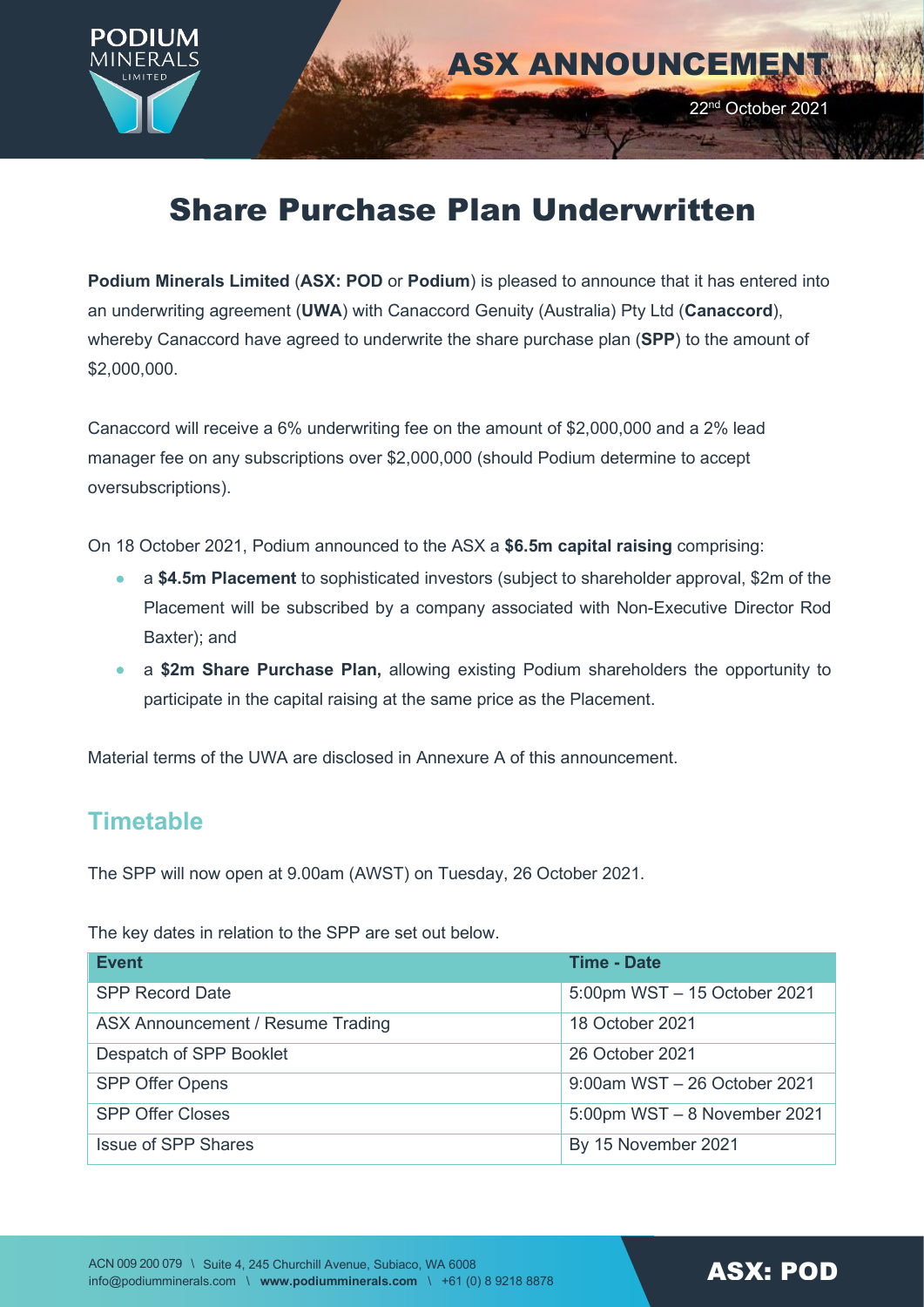*These dates are indicative only and may be varied, subject to compliance with applicable laws and ASX listing rules.*

This announcement has been authorised and approved by the Board in accordance with the Company's published continuous disclosure policy.

### **Contacts**

For more information, please contact:

**Clayton Dodd**  *Executive Chairman* **claytond@podiumminerals.com Victoria Humphries** *Media & Investor Relations* **victoria@nwrcommunications.com.au**

ASX: POD ACN 009 200 079 \ Suite 4, 245 Churchill Avenue, Subiaco, WA 6008 \ Page 2 of 4 info@podiumminerals.com \ www.podiumminerals.com \ +61 (0) 8 9218 8878

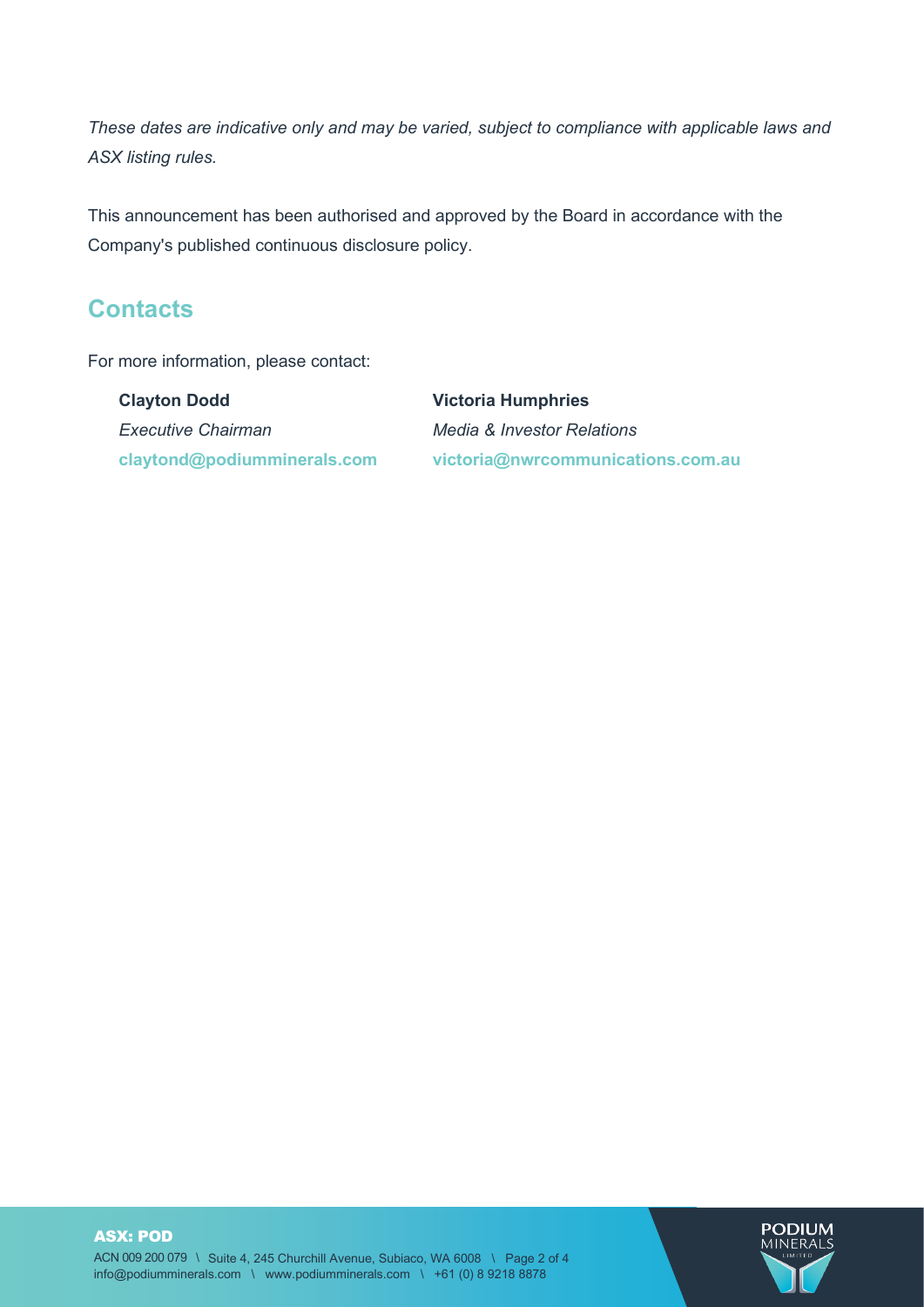## **Annexure A**

Canaccord is, subject to the terms of the UWA, obliged to subscribe (or procure subscriptions) for any "shortfall" arising under the SPP. A "shortfall" will arise under the SPP if Eligible Shareholders collectively apply for less than \$2 million worth of Shares under the SPP.

Canaccord's underwriting obligation under the Underwriting Agreement is subject to a number of conditions, warranties, undertakings and termination events that are customary for an agreement of this nature. On completion of the SPP, Podium will be required to pay Canaccord an underwriting and management fee of \$120,000 (6% of A\$2 million is raised under the SPP) plus a further 2% on the gross amount raised in excess of A\$2 million raised under the SPP.

Given the issuance of shares to the underwriter of a SPP is not covered by Exception 5 of ASX Listing Rule 7.2, any shares the subject of the shortfall will only be issued by Podium to Canaccord:

- if Podium has sufficient ASX Listing Rule 7.1 and/or ASX Listing Rule 7.1A placement capacity; or
- following receipt of shareholder approval at a future general meeting of Podium at which shareholders approve the making of the issue of shares the subject of the shortfall to Canaccord.

Canaccord has a number of termination rights which are considered standard for agreements of this nature. The key termination rights are described below:

- (**indices fall**): the All Ordinaries Index or the S&P/ASX Small Resources Index falls to a level that is 10% below the level as at the close of business on the business day prior to the date of the UWA;
- (**share price**): Podium's shares on the ASX close lower than \$0.29 for three consecutive days;
- (**misleading SPP**): a statement or omission made by Podium in the SPP, notice of meeting or ASX announcement is or becomes misleading or deceptive;
- (**regulatory interventions**): ASIC gives notice of an intention to hear or investigate the SPP or Podium, or the Takeovers Panel makes a declaration of unacceptable circumstances in relation to Podium;
- (**indictable offence**): a director or senior manager of Podium is charged with an indictable offence.



#### ASX: POD